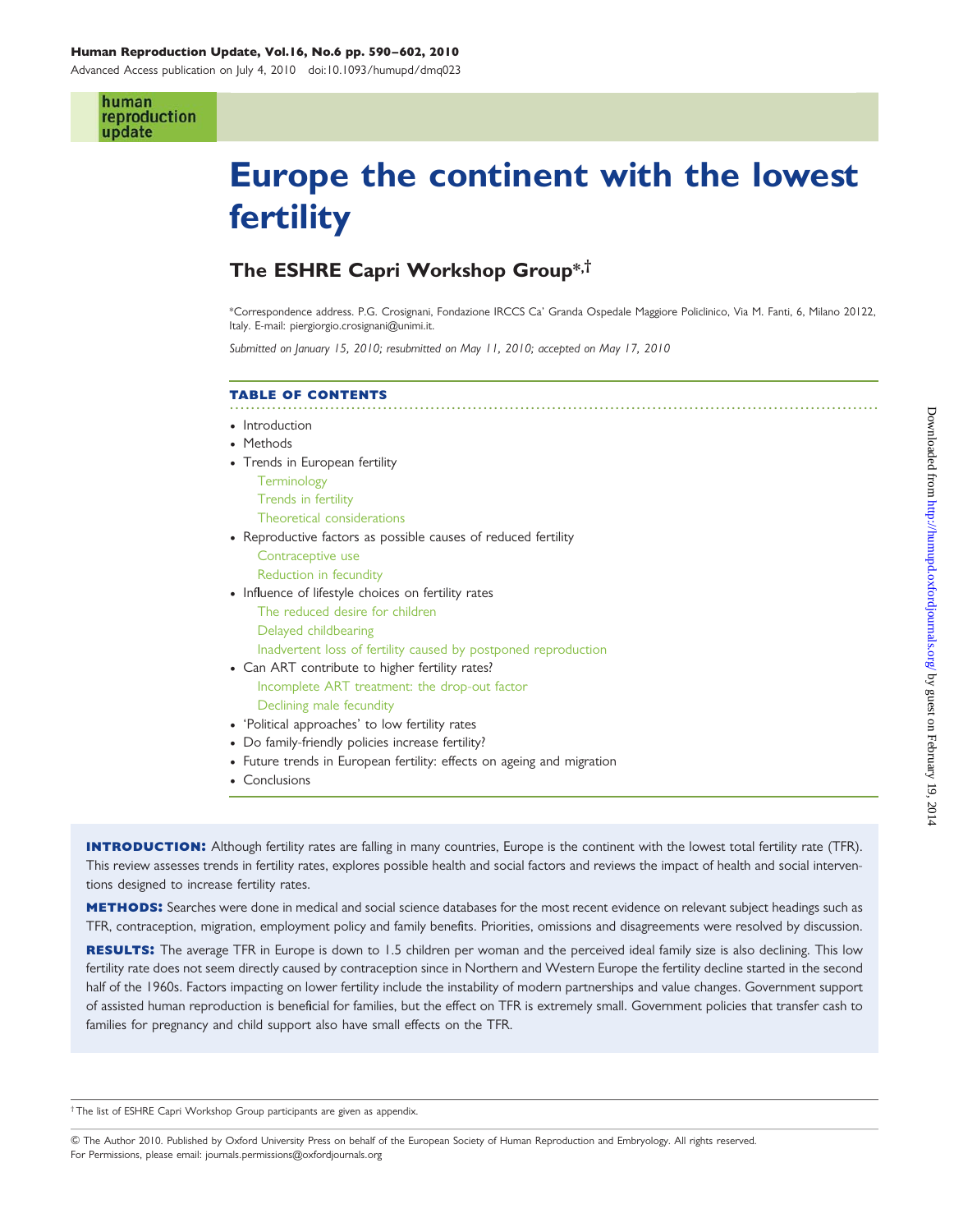conclusions: Societal support for families and for couples trying to conceive improves the lives of families but makes no substantial contribution to increased fertility rates.

Key words: fertility / infertility / contraception / ART / postponed childbearing

### Introduction

Virtually, all European countries have reached the final stage of demographic transition characterized by low fertility and high life expectancy [\(Lutz, 2006\)](#page-11-0). The demographic transition from the steady state of high mortality and fertility rates found in Europe during the nineteenth century began with declining mortality rates resulting in a rapid increase of the population, followed by a reduction in birth rates during the twentieth century, as the population continued to increase (Fig. 1). Population growth provides a favourable structure for economic growth because there is a consistent expansion of the number of young adults entering the working population in relation to aged dependants. The rapid fall in total fertility rate (TFR) during the first stage of the demographic transition, and the more recent fall in mortality rates over age 60 years, has caused concern that the increasing ratio of ageing dependants to wage-earners will inevitably lead to economic decline. As life expectancy continues to rise, it has been calculated that about 30% of the population will be older than 65 years by 2050 ([Population Division, 2005](#page-11-0)). Since it is unlikely that a modern democracy would willingly revert to the conditions of higher old age mortality or limit future increases in life expectancy to halt population ageing attention has therefore focused on fertility rates. Despite a recent small upward trend in some countries, fertility rates have been declining since the 1970s in Europe (Myrskylä et al., 2009). In the absence of biological causes explaining the reduced fertility, it is necessary to understand the components of the decline. In essence more couples are not having children, or they are having fewer children, or couples are delaying childbirth until the woman is beyond



Figure I Schematic illustration of the different stages of demographic transition ([Mateos-Planas, 2002](#page-11-0)).

her most fertile years [\(The ESHRE Capri Workshop Group, 2009\)](#page-12-0). The factors which influence these decisions and lead to lower fertility rates are complex and probably vary from country to country. Western countries have undergone variable economic expansion, marriage is no longer essential to family life, fewer people adhere to religions that encourage large families, tertiary education is more available for men and women and women are now more likely to be employed outside their home ([Lutz, 2006](#page-11-0); [Gauthier, 2007;](#page-11-0) [Rychtarikova, 2007](#page-12-0)). Countries also have different positions on family-friendly social and health policies, such as support for having children, paid parental leave and easily accessible advanced treatment for infertility [\(Bjorklund, 2006](#page-10-0); [Hoorens](#page-11-0) et al., 2007).

Aside from the impact of an ageing population on the economics and burdens of society ([Christensen](#page-10-0) et al., 2009), several important questions are relevant to reproductive medicine. Why has fertility declined? What are the most likely future trends? Can country-wide policies have an impact on fertility? These complex questions have been studied by many disciplines, including demography, economics, psychology, epidemiology, sociology and anthropology, leading to a diverse literature. The existing literature includes surveys of individuals and families, European and world surveys of changing attitudes and values, and studies of economic, employment and demographic statistics within countries and across countries. Many of the findings are supported or explained by well-constructed theories that may help to assess whether specific social policies might have an impact on fertility rates ([Neyer and Andersson, 2008](#page-11-0)).

The goals of this review are to summarize the literature on declining fertility from the viewpoint of the specialist in reproductive medicine. To do so and also provide an indication of potential future trends, it has been necessary to select relevant studies from the wide literature, and to forgo much of the rich discussion on theories that may help to explain the trends and impacts of interventions. The questions that we hope to address are the following. How well do health, economic, social, psychological and other factors explain the demographic trends in declining childbirth? Were reproductive factors such as contraceptive availability involved in the fertility decline? Would support for assisted reproduction technology (ART) reverse declining fertility? What is the estimated impact of family-friendly health and social benefits?

### Methods

Searches were done in MEDLINE, EMBASE, Social Sciences Citation Index and Sociological Abstracts by individual subjects: fertility rate, TFR, delayed childbearing, contraception, (assisted reproductive technologies AND age), migration, cross-border reproduction, employment policy and family benefits. The selection criteria were: (i) studies relevant to Europe; (ii) studies relevant to reproductive medicine and (iii) the most recent studies published where choices existed. Each subject summary was presented to the Workshop Group where priorities were determined and omissions or disagreements were resolved by discussion.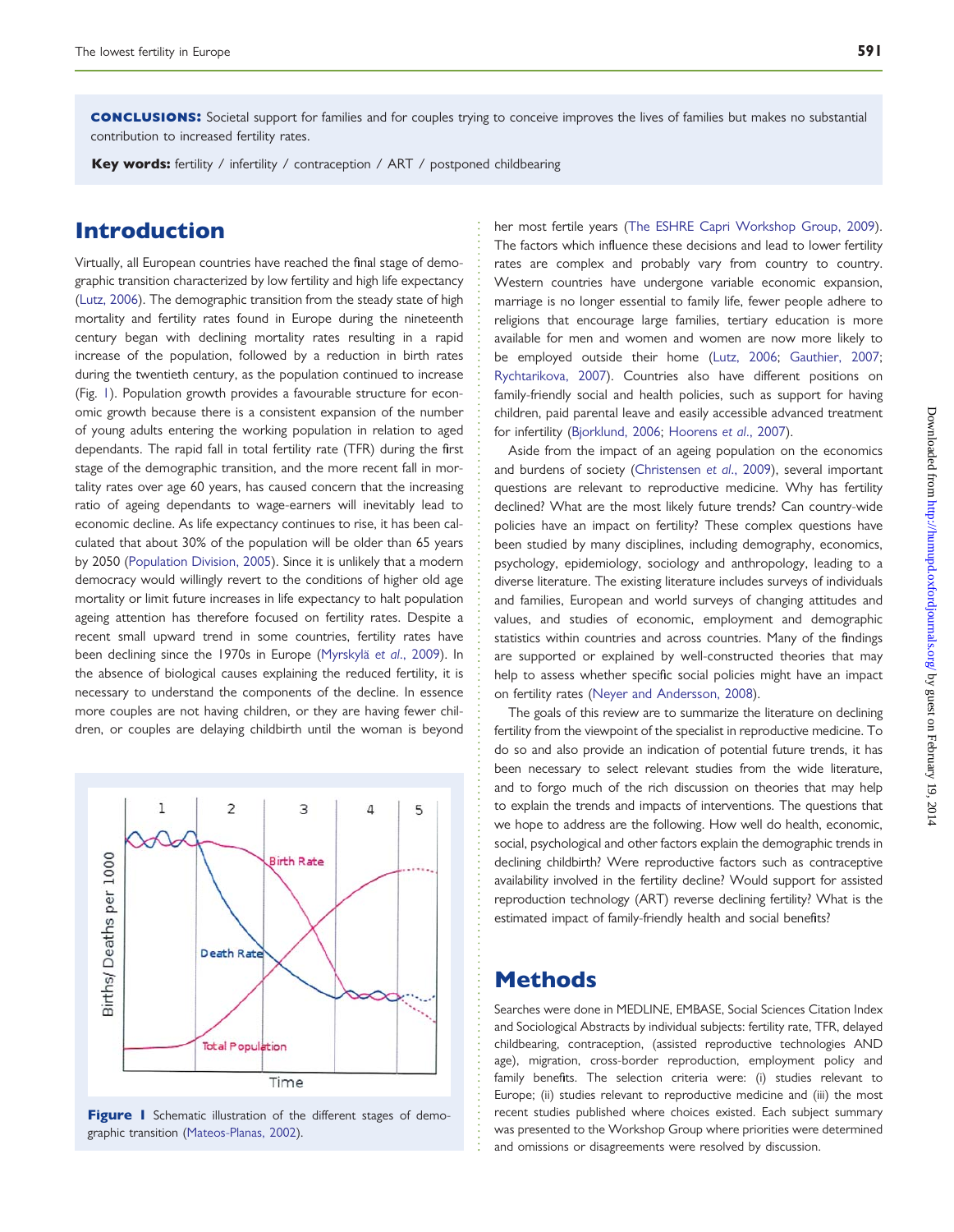#### **592** ESHRE Capri Workshop Group

### Trends in European fertility

This section will describe some terms that are relevant to changes in fertility, summarize recent trends in fertility in Europe and outline some of the theories that may account for the changes in fertility during recent years.

### **Terminology**

Age-specific fertility rate is the number of births per individual within a specific age interval during a specified time, usually 1 year. The pattern of age-specific fertility rate takes the form of a (somewhat skewed) normal curve which rises from near zero at 15 years to peak at around 0.10–0.15 births per woman per year in the early 1930, and falls to near zero around 47 years. The TFR is calculated as the sum of these age-specific fertility rates of a current year (a period indicator of fertility) which is not identical to the fertility levels of actual birth cohorts of women. Cohort fertility rate is the sum of the age-specific fertility rates that actually apply to each birth cohort (e.g. 1950– 1954) as they age through time. The TFR is a problematic measure of fertility since it is subject to tempo distortions resulting from changes in the mean age of childbearing. During times of postponement of childbearing, the TFR is lower than the corresponding cohort fertility. Under current mortality conditions, the average fertility level needed to maintain population size in the absence of migration is slightly below 2.1 children per woman (accounting for childhood mortality).

#### Trends in fertility

In 2005, the European TFR was only 1.31 –1.50 in 15 countries and less than 1.30 in 10 countries [\(Frejka and Sobotka, 2008\)](#page-11-0). Most recently, the TFRs have slightly increased in some of these countries which can partly be attributed to a reduction of the distorting tempo effect. Fig. 2 shows estimates of tempo-adjusted fertility rates for Europe which are generally higher than the TFRs because the depressing tempo effect has been eliminated. There is a distinct



Figure 2 Adjusted total fertility rate (TFR) for European countries (Lutz et al[., 2008b](#page-11-0)). (The values have been adjusted for the tempo effect arising from postponement of childbearing which depresses the values of the conventional period TFR) The lowest fertility rates in 2004 were registered in Eastern Europe, Italy, Greece and Spain.

contrast between the highest rates (over 2.0) in Denmark, France, Iceland, Ireland, Norway and Turkey, which are mainly in western and northern Europe, and the lowest rates less than 1.54 mainly in southern and eastern Europe (Belarus, Greece, Italy, Russia, Spain and the Ukraine, for example). Thus, rates in some countries approach the replacement level while other countries fall far below replacement levels. It is challenging to determine whether these differences can be attributed to any country level factors.

Recent trends show a small increase from 1998 to 2008. Eurostat data on TFRs in 32 countries show that there has been an overall increase in the TFR during that period of time [\(http://epp.](http://epp.eurostat.ec.europa.eu/portal/) [eurostat.ec.europa.eu/portal/p](http://epp.eurostat.ec.europa.eu/portal/)age/portal/population/data/main\_ tables). Weighted by 2005 population, the average TFR in these 32 countries was 1.46 in 1998 and 1.59 in 2008, still well below replacement levels. This overall trend may reflect a tempo effect, as noted above, although the duration of the trend is now more than 10 years. Only nine countries had lower TFRs in 2008 than 1998 of which the largest were Germany, Poland, Portugal and Slovakia. Countries showing the largest increases in TFR were those that began with TFRs below 1.3. These countries were Bulgaria (1.11– 1.48), Czech Republic (1.16–1.50), Estonia (1.28–1.65), Slovenia (1.25–1.53) and Spain (1.16–1.46). One exception was Sweden, where the TFRs were 1.50 and 1.91 in 1998 and 2008, respectively. The rising TFRs may reflect different influences which are difficult to identify in cross-country data: making up for part of previously postponed births, improved family living conditions in former eastern bloc countries and, in Sweden, possibly directed social policies ([Goldstein](#page-11-0) et al., 2009). The small recent upward trend has not reversed the overall decline in TFR since the 1970s [\(http://epp.](http://epp.eurostat.ec.europa.eu/portal/page/portal/population/data/main_tables) [eurostat.ec.europa.eu/portal/page/portal/population/data/main\\_](http://epp.eurostat.ec.europa.eu/portal/page/portal/population/data/main_tables) [tables](http://epp.eurostat.ec.europa.eu/portal/page/portal/population/data/main_tables)).

#### Theoretical considerations

Changes in fertility rates may reflect (i) secular events such as changes in the availability of contraception and new legislation about abortion ([Atoh, 2001\)](#page-10-0), or (ii) economic factors affecting education, employment and family life [\(Gauthier, 2007\)](#page-11-0), or (iii) changes in the attitudes and cultural values of men and women [\(Hakim, 2010](#page-11-0)). With regard to the first category, legislative events seem unlikely to account for fertility changes that swept Europe, given the political and social differences among the European countries. Whether there is an impact from secular trends in contraceptive availability is discussed in the next section. Economic factors and socio-cultural trends may not be easily disentangled, and are very likely to be insufficient explanations of the sweeping change in fertility during the last part of the twentieth century [\(Bjorklund, 2006\)](#page-10-0). The main theories that are relevant to this general discussion are outlined in the following paragraphs.

Economic theories about declining fertility postulates that with increased women's educational attainment, more employment opportunities and higher wage levels, the opportunity cost for childrearing also would rise and women would prefer employed labour to childcare [\(Vikat, 2004](#page-12-0)). Thus, fertility depends on the economic cost and benefits of children, which might differ among income levels ([Gauthier, 2007](#page-11-0)). In the economic model, reducing the cost of children by means of government policy would increase the demand for children [\(Englehart](#page-10-0) et al., 2004; [Bjorklund, 2006](#page-10-0)). Policies might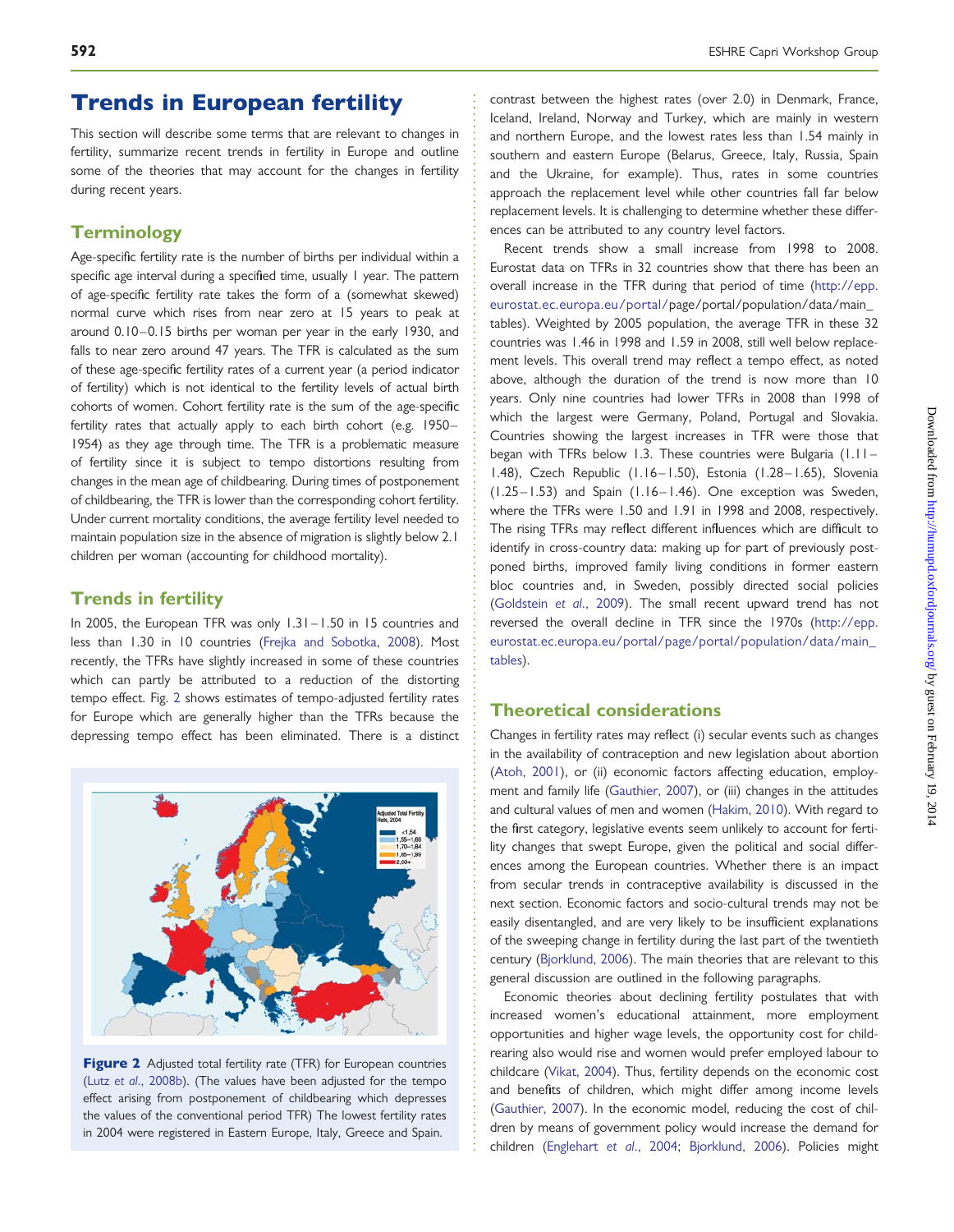include child and family cash allowances, tax relief for the number of children in a family, subsidized childcare and parental leave benefits. Such policies theoretically would increase fertility by reducing the cost of having children or by increasing family income [\(Gauthier,](#page-11-0) [2007](#page-11-0); [Duvander](#page-10-0) et al., 2010). Among the weaknesses of the economic model are the attendant assumptions that potential parents have sufficient knowledge of the economics of having a child, and that they make economically rational decisions about childbearing [\(Vikat, 2004;](#page-12-0) [Gauthier, 2007\)](#page-11-0).

Socio-cultural theories postulate that changing individual values rather than economic factors are primary determinants of the decline in fertility rates. In this concept, the Second Demographic Transition reflects a process of value change regarding personal goals, relationships, family formation and adherence to religion [\(Lutz,](#page-11-0) [2006](#page-11-0)). Temporal changes in a broad range of values have been documented in the cycles of the European Values Study [\(Halman](#page-11-0) [and Draulans, 2006](#page-11-0); [Kalmijn and Kraaykamp, 2007](#page-11-0)). In this sociocultural setting it is possible that lifestyle preferences and values are the principal determinants of women's fertility choices and outcomes. The Preference Theory holds that cultural factors are the key behind the recent changes in family and fertility that have occurred in modern industrialized societies ([Hakim, 2010](#page-11-0)). Preferences also contribute to decisions made by men, but attitudes play a stronger role among women because women are more directly affected by the balance between employment and home-making (Vitali et al[., 2009\)](#page-12-0). The Preference Theory envisions three different types of women: family oriented women (10-30%), adaptive women (40-80%) and career-oriented women (10-30%) [\(Hakim, 2010](#page-11-0)). Survey results confirm an association between preferences and actual fertility, although the association with intended fertility was not consistent (Vitali et al[., 2009](#page-12-0)).

### Reproductive factors as possible causes of reduced fertility

#### Contraceptive use

Very low birth rates in Europe in the twentieth century were experienced during the 1930s depression, with fertility increasing after the end of the Second World War resulting in the 'baby boom' of the 1950s and 1960s. Since then there has been a steady decline in TFRs, as well as cohort fertility throughout Europe with many in populations in southern and eastern Europe well below replacement level [\(Population Reference Bureau, 2007\)](#page-11-0) (Fig. 3).

It is doubtful that any of these trends are directly related to the availability of contraception ([Leridon, 2006\)](#page-11-0). Throughout modern Europe, contraceptive prevalence is very high and the variation in the range of methods used appears to be related to cultural and marketing factors but has little influence on the overall fertility. For example, in both France and UK a wide range of contraceptives is available free or at little cost to the individual. While 17% of British couples use condoms and 22% the pill, in France the corresponding figures are 8 and 46% (Bajos et al[., 2003](#page-10-0); Taylor et al[., 2006](#page-12-0)). There are even more striking differences in the use of sterilization (5% of women and  $\leq$ 1% men in France, versus  $>$ 20% of men and women in UK). There is a corresponding increase in the use of IUDs in France (8%). In spite of these differences in type of contraception,



Figure 3 Changes in the TFRs (period TFRs) observed in Europe in the last 30 years (Lutz et al[., 2008b\)](#page-11-0). (As discussed in the text some of the declines—in particular the steep declines in Eastern Europe around 1990—as well as some of the recent recovery is due to changes in the tempo effect on the period TFR).

the TFR and incidence of unplanned pregnancy are similar ([United](#page-12-0) [Nations, 2007,](#page-12-0) [2009\)](#page-12-0).

Outside Europe, there is convincing evidence from less developed countries that the reduction in TFR which occurs in Stage 2 of the demographic transition is accompanied and facilitated by an increased prevalence of the use of modern contraceptive methods and abortion [\(Cleland](#page-10-0) et al., 2006). The difference is that contraceptive prevalence in these countries was not high initially; moreover, it seems likely that high contraceptive prevalence will reduce the number of unplanned pregnancies in those countries [\(Leridon, 2006\)](#page-11-0).

#### Reduction in fecundity

There is little evidence that the decline in TFR is related to an overall increase in the incidence of infertility due to specific causes. A prominent reason for reduced fertility is the age-related decline in the number and quality of eggs as women in all European countries wait longer to have their first birth ([Lutz, 2006\)](#page-11-0). Thus, the reduction in fertility is due initially to individual and social factors rather than biological parameters such as oocyte number and quality.

### Influence of lifestyle choices on fertility rates

#### The reduced desire for children

Both fertility rates and the perceived ideal family size have been declining in many countries (Billari et al[., 2006;](#page-10-0) [Coleman, 2007;](#page-10-0) [Lutz, 2007;](#page-11-0) [McDonald, 2007](#page-11-0); [Testa, 2007\)](#page-12-0) and fertility rates are falling because couples are choosing to remain childless or to have fewer children [\(The ESHRE Capri Workshop Group, 2009\)](#page-12-0).

With respect to not having children, childlessness in the UK doubled from the birth cohorts of 1940–1960: 1 in 10 women born in 1940 reached the end of their reproductive life without a child compared with one in five women born in 1960 [\(Berrington,](#page-10-0) [2004](#page-10-0)). In pre-1950 European birth cohorts, not being married was the predominant reason for remaining childless, while in later birth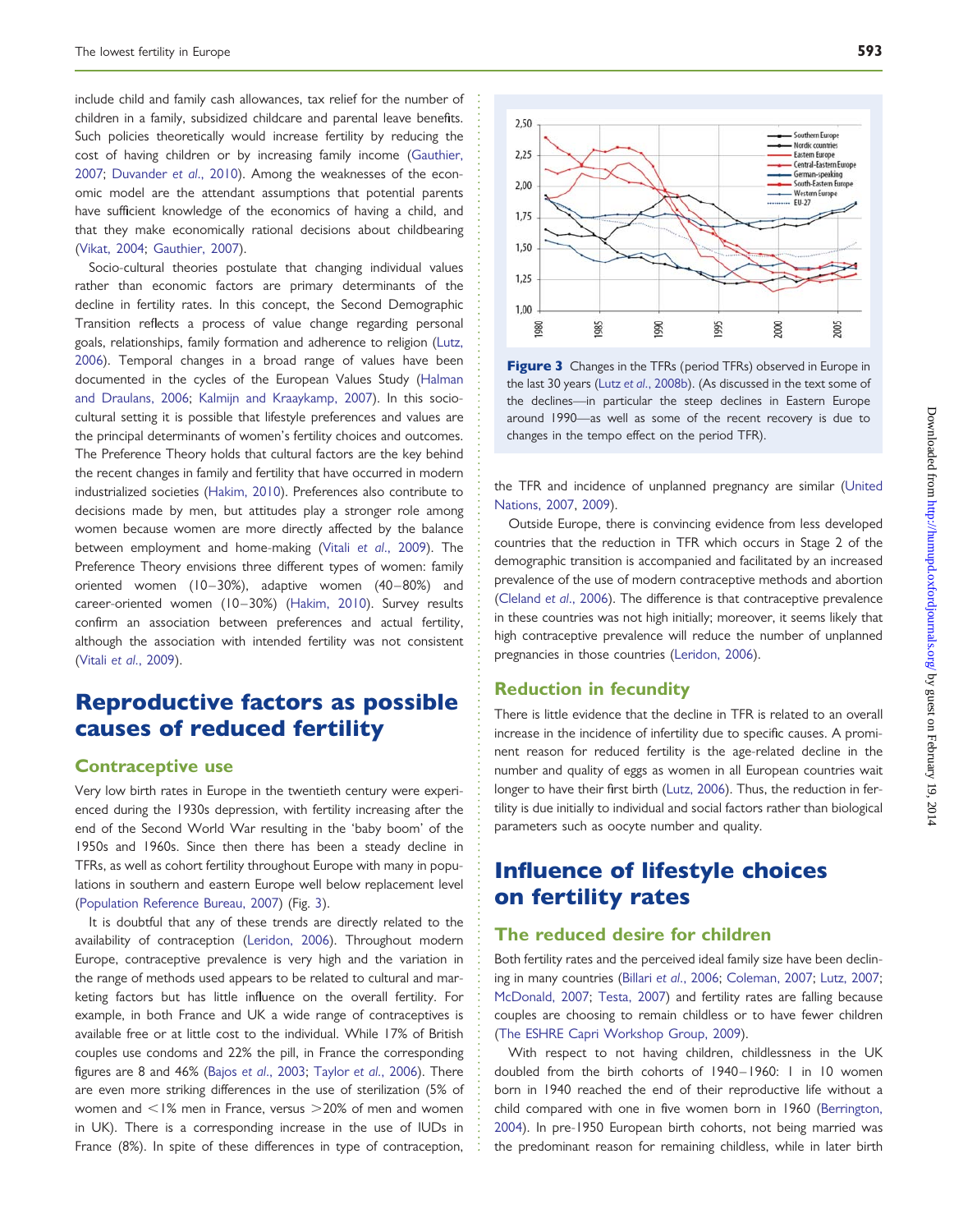cohorts many women remained childless even though they were in stable partnerships (Keizer et al[., 2008](#page-11-0)). In the UK again, the percentage of childless women who intended to have no children was 5% among those who were age 18–20 in 1980 and rose to 9% in women of the same age in 2000 ([Smallwood and Jefferies, 2003\)](#page-12-0) and to 50% at age 34 ([Proudfoot](#page-11-0) et al., 2009). Among 1940 female Finnish university students in 2004, the stated desire for no children increased from 10% if less than 30 years of age to 17.5% in the minority who were 30–34 years of age (Virtala et al[., 2006\)](#page-12-0). The family size wishes of men have also changed over time: in 1990 50% of young Austrian men and women aged 16-24 said that it was very important for a couple to have children; the percentage answering in this way had fallen to 27% in 2000 [\(Goldstein](#page-11-0) et al., 2003). In men, higher education reduces the likelihood of childlessness, in contrast to women [\(Sobotka and Testa, 2008](#page-12-0)). Among 2867 Dutch women aged 40–79 years educational attainment and a stable career increased the likelihood of remaining childless ([Keizer](#page-11-0) et al., [2008](#page-11-0)). This condition can only be changed if women get the opportunity to have children earlier without being socially prejudiced [\(Esping-Andersen, 2002](#page-11-0)).

A second factor contributing to falling fertility rates is that couples want fewer children. Although the number of families with one child has not changed in the UK, fewer families have four or more children [\(Simpson, 2007](#page-12-0)). Family size is primarily determined by personal choices related to education, income, political stability, the (im)possibility of combining paid work with a family and whether or not a woman meets an appropriate partner in time [\(Blossfeld, 1995\)](#page-10-0). Although the average desired family size is steadily decreasing in Europe (Billari et al[., 2006\)](#page-10-0), it remains true that a majority of women and men may still desire two children (rather than zero, one or more than two) (Virtala et al[., 2006\)](#page-12-0). Among Finnish students, more than 50% of men and more than 40% of women reported two children as their ideal family size. A higher proportion of men and women wanted three or more children than the numbers wanting zero or one combined (Virtala et al[., 2006](#page-12-0)). Thus, there is a gap between family wishes and realized fertility, a gap which may reflect the difference between ideal and real life wishes about family size [\(Philipov, 2009\)](#page-11-0).

To explain the tendency towards smaller family size, the 'low fertility trap hypothesis' (Lutz et al[., 2006](#page-11-0)) assumes self-reinforcing mechanisms leading to a bifurcation in trends among industrialized countries. While countries which are at or only slightly below replacement level fertility can expect rather stable levels, those that have been well below replacement for longer periods would enter a downward spiral of birth rates due to negative population momentum, declines in ideal family size among younger cohorts as a consequence of being socialized in a low fertility setting, and worsening relative income of young couples as compared with their parents. While some recent data support this hypothesis, more rigorous testing is needed.

In some parts of Eastern Asia, fertility levels are even lower than in Europe. The 20 million people living in Shanghai have a TFR below 1 and recent surveys seem to indicate that this low rate corresponds to low family size desires ([Nie and Wyman, 2005\)](#page-11-0). After decades of a one-child policy, young women state that they have never seen a couple with more than one child and that they simply cannot imagine that anybody would want to have more than one child although now in Shanghai the government would allow them to have more than one child. This is an illustration of the Low Fertility Trap Hypothesis (Lutz et al[., 2006\)](#page-11-0), though it cannot be generalized.

#### Delayed childbearing

Delaying childbirth means that more couples reach the end of the woman's reproductive career without having attained their desired family size and is another obvious factor contributing to falling fertility rates [\(Broekmans](#page-10-0) et al., 2009). Couples have been forming partnerships and marrying at later ages beginning in the early 1980s, in part because of more available tertiary education and rising age at completion of education ([Buckles, 2008](#page-10-0)). With later partnerships, average age at birth was also delayed, beginning in the early 1980s in European countries. By 2000, the age at first birth in most European countries was 28–29 years, compared with 24–25 years in the early 1970s. Even in Central and Eastern Europe, where women used to have children at an earlier age, the trend to postpone is strong (Fig. 4). Nevertheless, delayed childbirth alone is not sufficient to reduce fertility rates: in France despite the average high age at first birth, fertility rate remains close to the 2.1 replacement value ([Frejka and Sobotka, 2008](#page-11-0)).

The factors in delayed reproduction identified in country studies include the instability of modern partnerships, declining ideal family size, higher population density and pressure from globalization of business to relocate without regard to partnerships ([Lutz, 2006](#page-11-0)). Studies at the level of individuals, however, give a different impression of the reasons for late reproduction. In a couple level analysis where the women were in their 1930s in the British Household Panel Study, those who had a partner and were in the highest earnings quartile were most likely to have a birth during the next 6 years ([Berrington, 2004](#page-10-0)). Among women more than 33 years of age who planned to conceive, 74% gave reasons to do with their relationship(s) as the most common reason for delay, 52% had other distractions in life and only 34% delayed because



Figure 4 Mean age of European women at first childbirth according to the data of [Rychtarikova \(2007\)](#page-12-0) [\(Crosignani, 2009\)](#page-10-0). Country grouping is based on hierarchical cluster analysis.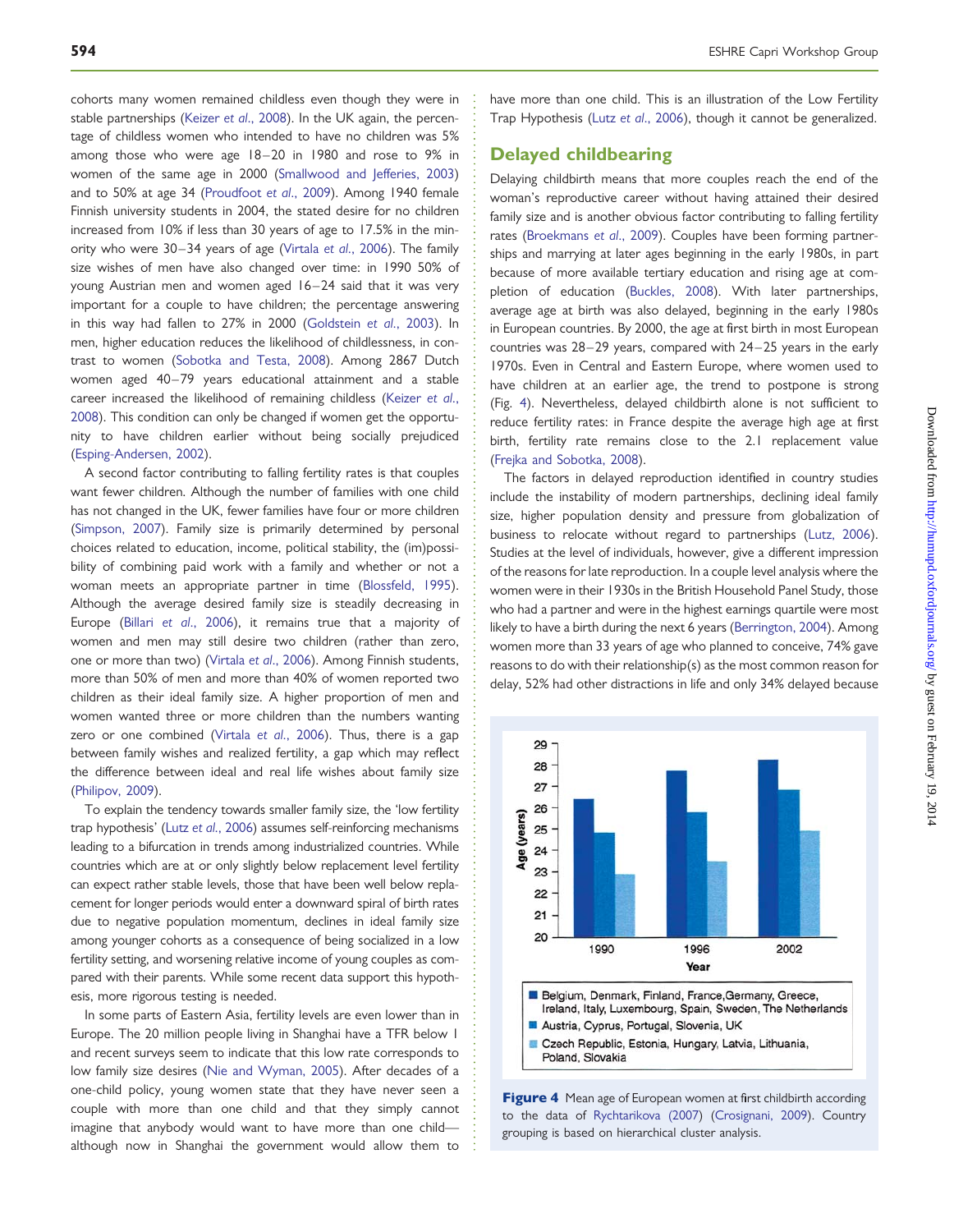of work or training issues ([Proudfoot](#page-11-0) et al., 2009). Other studies report additional factors such as more available education [\(Blossfeld and](#page-10-0) [Huinink, 1991](#page-10-0)), the rise in women's employment and insufficient institutional support for families (Keizer et al[., 2008](#page-11-0)).

Thus, there are different reasons for couples to delay childbirth to a later age when the woman's fertility will be lower, but their individual decisions appear to reflect complex cultural, demographic and economic trends while the impact of these trends differs according to socio-economic status and by country.

#### Inadvertent loss of fertility caused by postponed reproduction

In the so-called natural fertility populations in which no birth control is practised, fertility starts to decline from age 30 onwards or earlier. On the basis of such historical cohorts, the time required to conceive a child increases with age; also the risk of infertility is higher for older women [\(Menken](#page-11-0) et al., 1986). Data derived from the National Survey of Family Growth demonstrate that 1-year infertility rates increased from 6% in the below 24 age group to more than 30% in the 35–44 year group (Abma et al[., 1997](#page-10-0)). The mean monthly probability of conception leading to live birth was found to remain optimal until age 31 and to progressively decrease thereafter. At age 35, it dropped to one-half and at age 38 to one-quarter of that in women of 30 or younger [\(van Noord-Zaadstra](#page-12-0) et al., 1991). From natural fertility populations, we also know that age at last childbirth which marks the end of female fertility, comes to an end on average at 40–41 years of age; thus sterility starts about 10 years earlier than age at menopause.

These median ages hide considerable variations among women, but inspite of the variability, the almost equal distributions of age at last child birth in natural populations [\(Bouchard, 1989](#page-10-0)), the transition from cycle regularity to irregularity [\(den Tonkelaar](#page-10-0)et al., 1998) and age at menopause [\(Treloar, 1981](#page-12-0)) suggest that individual women also experience a 5 year difference between the end of fertility and the onset of cycle irregularity, and a 10 year difference between their last fertile year and age at menopause ([te Velde and Pearson,](#page-12-0) [2002](#page-12-0); [Lambalk](#page-11-0) et al., 2009) (Fig. 5).

These biological and behavioural factors have been combined in a micro simulation (Monte Carlo model) ([Leridon, 2004\)](#page-11-0). The model shows that postponing pregnancy does increase the risk of failing to produce a live birth (Table I).

### Can ART contribute to higher fertility rates?

The availability of ART may foster delay of childbearing because many couples are inclined to think that it will solve any fertility problems they might encounter in the future ([Gillan, 2006\)](#page-11-0). The result of delaying childbirth is that more couples are infertile and more women aged 40 or more need ART procedures [\(Andersen](#page-10-0) et al., 2006, [2008\)](#page-10-0). If ART can help those who postpone births to the period of lower fertility, will widely accessible ART also increase fertility rates?

Some authors ([Hoorens](#page-11-0) et al., 2007; [Ziebe and Devroey, 2008\)](#page-12-0) have argued that ART 'does have a potential to contribute to TFR and influence population structure' and that the costs necessary to do this are comparable to those of existing governmental pro-natalist and pro-family policies. These reports, favourable to ART, however,

**Figure 5** The distributions of age at the onset of subfertility (curve 1), at occurrence of natural sterility (curve 2), of cycle irregularity (curve 3) and of menopause (curve 4) according to the fixed interval hypothesis of [te Velde and Pearson \(2002\)](#page-12-0) [\(Lambalk](#page-11-0) et al., 2009). The fixed interval hypothesis assumes that the ages of the onsets of declining fertility, sterility, cycle irregularity and menopause are determined by the ovarian aging process from fetal life until menopause. The cumulative ages of these events, therefore, show the same variation as ages at menopause with the same time intervals in between. Median ages for these events are depicted on the X-axis. Curve 4 is based on data by [Treloar \(1981\),](#page-12-0) curve 3 is based on data from [den Tonkelaar](#page-10-0) et al. (1998), curve 2 is based on data on last child birth in a nineteenth century natural fertility population ([Bouchard,](#page-10-0) [1989](#page-10-0)) and curve 1 is a hypothetical construct based on the age distribution of related reproductive events as depicted in curves 2-4.

Table I Expected natural conception rate (%) ending in live births according to the age and the length of coital exposure [\(Leridon, 2004\)](#page-11-0).

|                             | <b>Starting age (years)</b> |    |    |
|-----------------------------|-----------------------------|----|----|
| Length of exposure (months) | 30                          | 35 |    |
|                             | 75                          | 66 |    |
| 48                          | 9.                          | 84 | 64 |

overestimate the effectiveness of ART and they ignore spontaneous pregnancies that have been shown to occur before and after access to ART (Collins et al[., 1995](#page-10-0); [Osmanagaoglu](#page-11-0) et al., 2002; [Hunault](#page-11-0) et al[., 2005;](#page-11-0) [van der Steeg](#page-12-0) et al., 2007). The favourable reports also assume a systematic use of ART techniques after only 12 months of infertility (underestimating the psychological and medical costs for the women), and they ignore the burden of multiple pregnancies and the effects of premature birth throughout childhood.

The true effect of ART on TFRs is difficult to assess because numerous biological and behavioural factors must be taken into account. The biological factors include the declining success of ART with female age [\(Lintsen](#page-11-0) et al., 2007), and the likelihood of miscarriage in ART cycles. Also, the heterogeneity in fecundability induces a selection process: women who need ART because they have not yet conceived after a period of exposure have, on average, lower fecundability.

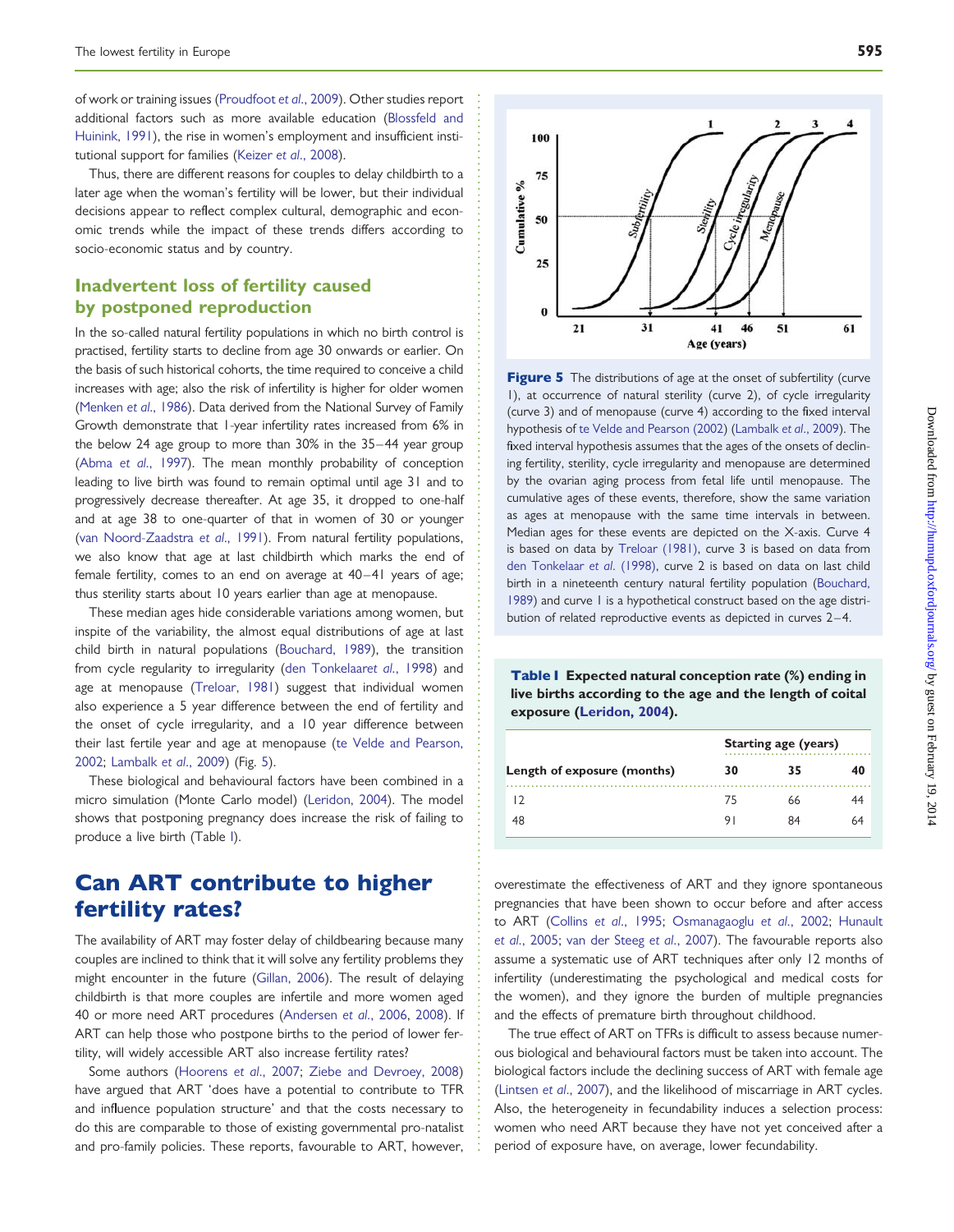The behavioural factors include the age at which women start being voluntarily exposed to conception, the duration of use of contraception and the prior effectiveness of this practice (women with higher fecundability are more likely to conceive involuntarily during this period). Other behavioural factors include the number of desired children, and the number of months a couple will wait to ask for infertility treatment.

The impact on fertility rates can be estimated by setting the parameters to the current situation in a country like France, where cohort fertility is close to 2.0 children per woman and the mean age at first pregnancy attempt is around 25 years (Table II). ART adds about 0.05 points to the TFR in the French model. In Denmark, where ART utilization is high, ART fertility was estimated to contribute an absolute net effect on the cohort TFR among the cohort of 1975 at between 0.049 and 0.079 [\(Sobotka](#page-12-0) et al., 2008). It is worth noting that even in Demark, only 3.9% of national births are children born after ART procedures ([Schmidt, 2006\)](#page-12-0). In 2002, if the 625 ART cycles per million women in the UK were increased to the 2106 level seen in Denmark, the UK TFR would increase by only 0.04, from 1.64 to 1.68 ([Hoorens](#page-11-0) et al., 2007). Thus, the effects of ART on TFR are small; also, because ART success declines with female age, ART would make up for a decreasing share of the deficit due to longer postponement ([Leridon and Slama, 2008\)](#page-11-0).

### Incomplete ART treatment: the drop-out factor

Modelling the impact of ART on population fertility usually assumes that couples will complete a hypothetical number of cycles. However, the motivation to seek clinical advice and adhere to a care programme differs among infertile couples. While 20% of couples have subfertility at some point during their reproductive life, only half (10%) seek special-ist care [\(Beurskens](#page-10-0) et al., 1995; Snick et al[., 1997](#page-12-0); Boivin et al[., 2007\)](#page-10-0). and many leave before completing a programme of care.

Various studies report that 10– 14% of couples stop a programme of treatment prematurely because of an unexpected spontaneous pregnancy [\(Beurskens](#page-10-0) et al., 1995).

Other published reasons for drop-out include psychological distress [\(Oddens](#page-11-0) et al., 1999), and a concern that the prognosis is poor [\(Bevilacqua](#page-10-0) et al., 2000; [Malcolm and Cumming, 2004\)](#page-11-0). Although national

Table II The contribution of ART to conpensate for the fertility lost with postponed childbearing (French model). It is assumed that all eligible women will use ART [\(Leridon and Slama, 2008\)](#page-11-0).

|                                     | Mean age at first attempt |                   |                   |
|-------------------------------------|---------------------------|-------------------|-------------------|
|                                     | 25                        | 27.5              | 31                |
| Years of postponement               |                           | 2.50              | 6.00              |
| No. of naturally conceived children | 2.00 <sup>a</sup>         | 1.90 <sup>b</sup> | 1.77 <sup>c</sup> |
| ART contribution                    | 0.04 <sup>d</sup>         | 0.05 <sup>d</sup> | 0.05 <sup>d</sup> |
| Total No. of children               | 2.04                      | I 95              | 1 R 2             |

<sup>a</sup>CF, Cohort fertility.

<sup>b</sup>Minus 5% of CF. c Minus 11% of CF.

d Plus 2.5% of CF.

data show reductions in ART utilization after price increases, among couples who discontinue care, costs and distance from clinics are not reported as important reasons for their decision; ([Malcolm and](#page-11-0) [Cumming, 2004](#page-11-0)). Some couples, rather than starting a treatment with a high chance of success, continue to pursue pregnancy on their own [\(Penzias, 2004](#page-11-0)). Clearly, models of the effect of ART on population fertility need to include a factor for the drop-out rate and for the treatment independent births that occur in that group.

#### Declining male fecundity

Various studies, including some on trends in sperm capacities ([Carlsen](#page-10-0) et al[., 1992\)](#page-10-0) have suggested a possible decline in fecundity of the population over the last 50 years. If the effect had been a 7% decrease in fecundability, as suggested by a study on French donors [\(Auger](#page-10-0) et al[., 1995;](#page-10-0) Slama et al[., 2004\)](#page-12-0), then TFR would fall by a small 0.02 (1% of 2.0). If the trend observed over 15 years was extended to 45 years, the reduction in fecundability would be doubled. Under the extreme hypothesis of a 50% reduction, the TFR would be lowered only by 0.16 (8% of 2.0) [\(Leridon and Slama, 2008](#page-11-0)) and ART could compensate for a reduction in fecundability of up to 15% at most. [Habbema](#page-11-0) et al. (2009) have shown that under realistic assumptions, the impact of ART on fertility rates would indeed be modest, equivalent to only half of the births lost by postponing a first attempt to conceive from age 30 to 35 years [\(Leridon, 2004\)](#page-11-0).

### 'Political approaches' to low fertility rates

Because of fears that a low TFR may lead to a slowing in economic growth and an eventual decline in total population (Table [III\)](#page-7-0), there have been suggestions that national policies should be promoted to increase the birth rate. The compelling reason for such social policies should be to improve family life, however, not simply to increase population. Thus, direct measures (family-friendly social measures) and secondary measures (widely available ART), should be designed primarily with the intention of facilitating births, improving child care and providing treatment for infertility. Policy makers in Europe have not yet decided whether they should make the level of the birth rate an explicit objective of government policies. Aside from France, which made this decision many decades ago, in most of the very low fertility countries there is a rather fundamental opposition to direct government interference with private decisions in the field of family size, although this is combined with an expressed unhappiness about the low level of fertility. The recent communication by the European Commission on this topic is indicative of this ambivalent attitude with respect to pronatalistic policies. The section that addresses possible birth-enhancing policies has the supposedly euphemistic title 'Promoting demographic renewal in Europe' ([Commission of the European Union, 2006\)](#page-10-0).

France has a long history of consistent pro-natalist policies that include generous social benefits for pregnancy and child care. In 2006, the TFR in France (1.98) was slightly higher than in other comparable North-Western European countries (UK 1.85; Sweden 1.85) but still slightly below replacement ([Population Reference Bureau,](#page-11-0) [2007\)](#page-11-0). TFR is determined by the decisions of individual couples as to how many children they want and feel would suit them. Aside from significant long-term efforts of totalitarian regimes such as the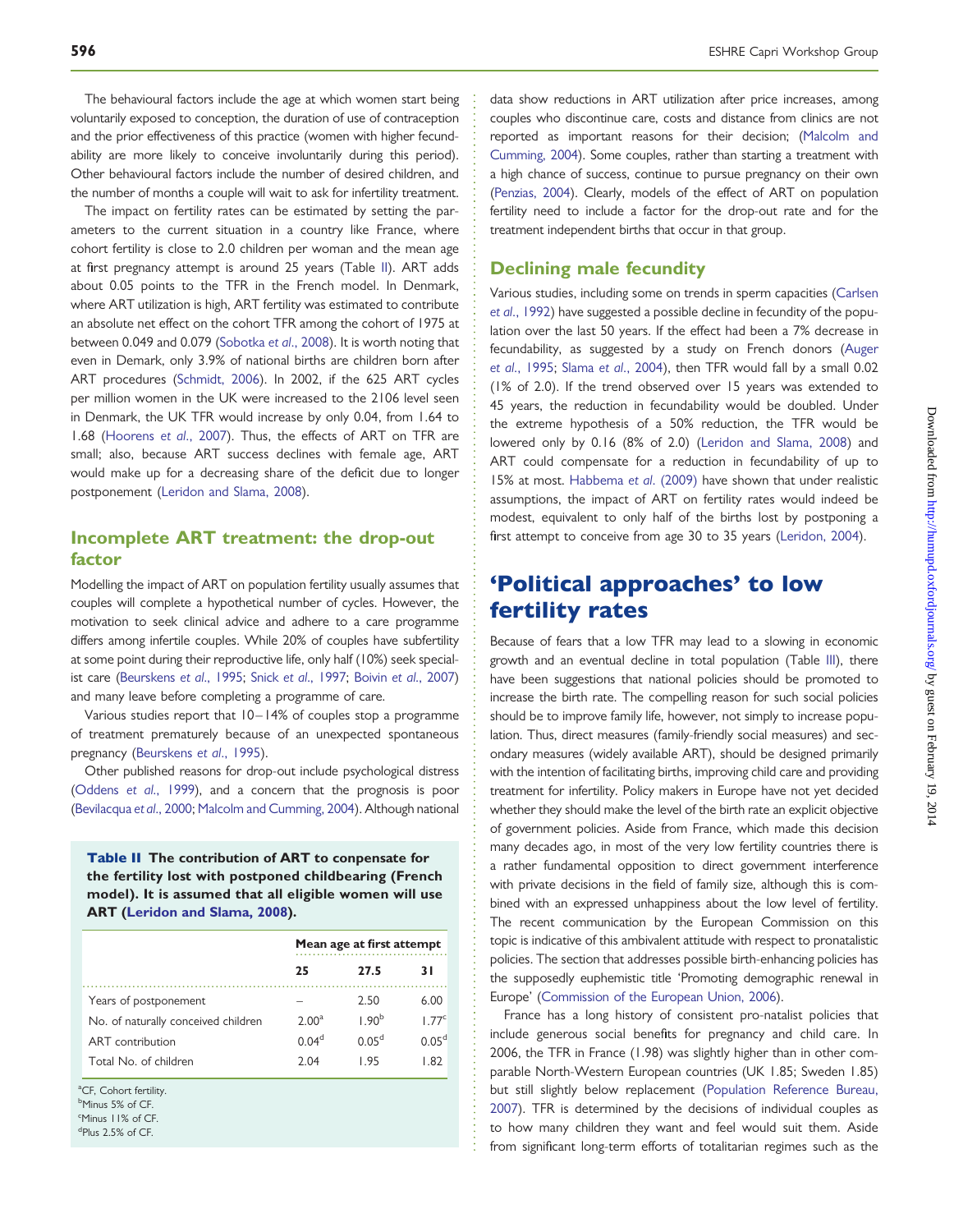#### <span id="page-7-0"></span>Table III Population increase or decline expected in 25 European countries 2004–2050 [\(Rychtarikova, 2007](#page-12-0)).

| More than 10% decline     | More than 10% increase     |
|---------------------------|----------------------------|
| Latvia                    | Sweden                     |
| Estonia                   | Malta                      |
| Lithuania                 | Cyprus                     |
| Czech Replublic           | Ireland                    |
| Hungary                   | Luxembourg                 |
| Slovakia                  |                            |
| Poland                    |                            |
| Germany                   |                            |
| Italy                     |                            |
| Between I and 10% decline | Between I and 10% increase |
| Slovenia                  | Finland                    |
| Portugal                  | Denmark                    |
| Greece                    | Spain                      |
|                           | Austria                    |
|                           | Belgium                    |
|                           | Netherlands                |
|                           | UK                         |
|                           | France                     |

Peoples' Republic of China, evidence suggests that national government policies have more influence on birth rate in the short-term than in the long-term. Even in communist Romania a temporary increase in birth rates was observed for only a few years after the introduction of draconian laws to restrict access to abortion and contraception, but this was followed by a decline due to an increased use of illegal abortion ([David, 1992](#page-10-0)).

Whether or not governments should abstain from birth-enhancing policies or should start targeted and efficient programmes depends largely on the perceived negative consequences of low fertility. Moreover, not all countries consider low fertility rates as a disadvantage.

### Do family-friendly policies increase fertility?

Many countries with high female employment rates have policies that reconcile the balance between work and family life, policies that might increase fertility rates [\(Ahn and Mira, 2002;](#page-10-0) [Billari and Kohler, 2004](#page-10-0); [D'Addio-Dervaux and Mira d'Ercole, 2005\)](#page-10-0). Fertility rates are higher in northern European countries such as Sweden and UK where more women work outside the home, than in southern European countries such as Italy and Greece ([Shah, 1997;](#page-12-0) [Billari and Kohler,](#page-10-0) [2004](#page-10-0); [Population Reference Bureau, 2007](#page-11-0)).

These southern European countries generally have low levels of child care support, barriers to part-time work, low state support for families and young adults who stay in the family home ([Kohler](#page-11-0) et al., [2002](#page-11-0)). In Italy, where men and women leave home at 26.7 –23.6 years, respectively, the TFR was less than 1.3 from 1995 to 2003 [\(Billari and Kohler, 2004](#page-10-0)). While in theory government policies might address such barriers to fertility, these conditions existed decades before the decline in fertility rates.

Ideally, policies supporting families would include compensation for child-rearing costs, maintenance of child well-being and development and support for female employment and gender equity. Supporting fertility is not an explicit aim of such support for families, although it is a positive by-product. Some European countries have adopted policies enhancing fertility which allow for increased employment of parents and a reduced gap between ideal and realized fertility. Denmark and Iceland show relatively good performances with regard to all outcomes, whereas in Germany many scores including fertility are below the average for the Organization for Economic Cooperation and Development (OECD) [\(OECD, 2007](#page-11-0) and [OECD](#page-11-0) [Family database](#page-11-0)).

The effectiveness of such policies crucially depends on whether they influence the 'quantum' or the 'timing' of births. The quantum of births is the total number of births in a cohort. Timing or tempo of births is the mean age at each successive parity. Effects on quantum of births reflect the long-term effect of influences or policies, while effects on timing may be no more than temporary.

Studies that use age- and parity-specific fertility rates conclude that policies impact more on timing than on the overall number of children [\(Sleebos, 2003;](#page-12-0) [Gauthier, 2007](#page-11-0)). For instance, the rise in child allowances in Britain increased the higher-parity births but also encouraged young motherhood [\(Ermisch, 1988](#page-11-0)). Recent analyses conducted in Italy ([Boccuzzo](#page-10-0) et al., 2008) and Israel (Cohen et al[., 2007](#page-10-0)) also conclude that childbearing is accelerated with the introduction of a lump-sum birth grant, a tempo effect. A tempo effect of policies reconciling work and family life was also observed in Sweden where the parental-leave allowances were held constant at 80% of pre-birth salary only if the next child was born within 24 months of the prior birth (30 months after 1986). This speed premium accelerated childbearing decisions by reducing the spacing between the first and second births [\(Andersson](#page-10-0) et al., 2006). Swedish parents from all educational and social levels responded in a similar manner [\(Andersson](#page-10-0) et al[., 2006](#page-10-0)).

More general measures that help to reconcile work and family life also appear to positively impact fertility timing and fertility intentions (Table [IV](#page-8-0)). These measures include leave entitlements, childcare service provision, in-work cash transfers and the opportunity to work part-time. This copious literature was thoroughly reviewed in 2007 [\(Gauthier, 2007\)](#page-11-0), and Table [IV](#page-8-0) is a brief summary of the more recent studies in [Gauthier \(2007\)](#page-11-0) and a sampling of those published since 2007. Family support policies may reduce differences in fertility patterns in different socio-economic groups (Ekert et al[., 2002;](#page-10-0) Cohen et al[., 2007](#page-10-0)).

An impact on quantum or long-term fertility is uncertain. Policies may increase the period fertility rate while also having an indirect effect on cohort fertility, an effect that would alter population dynamics [\(Lutz](#page-11-0) [and Skirbekk, 2005\)](#page-11-0). However, empirical evidence is limited because the impact of an overall family-friendly package cannot be easily assessed. Overall family support may explain the minimal changes in cohort fertility rates (around 2 during the 1980s and 1990s in Sweden) [\(Hoem, 2005](#page-11-0)) and France (Thévenon, in press, 2010). Macrolevel comparisons also suggest that policy differences may explain some of the cross-country differences in fertility rates, although the impact of each measure taken separately is only about 0.02, or 1% of a 2.0 TFR (Table [IV\)](#page-8-0) [\(Sleebos, 2003](#page-12-0); [Gauthier, 2007;](#page-11-0) Thévenon and [Gauthier, 2010\)](#page-12-0).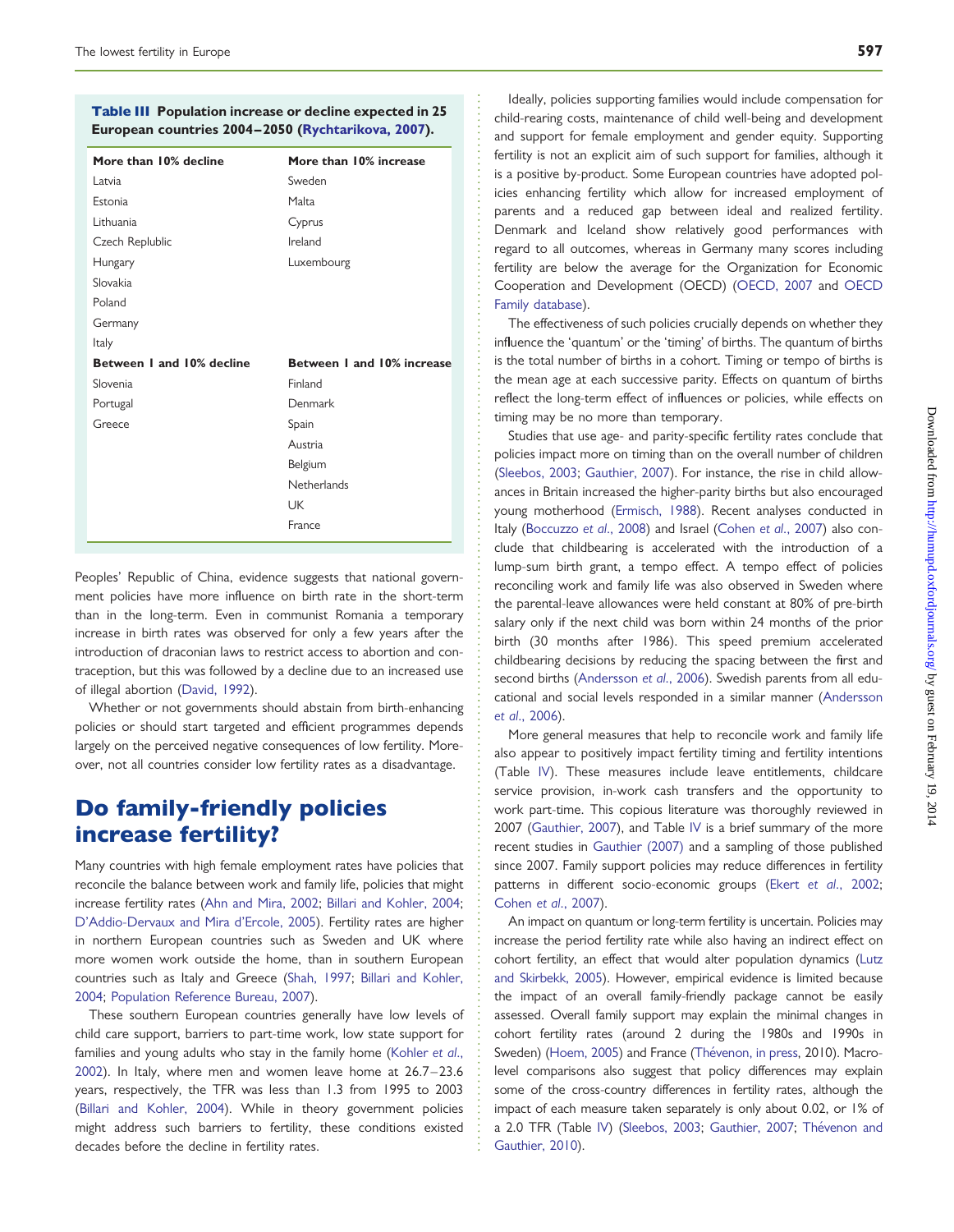| <b>Intervention</b>                                                                                                                                                                                                                                                                                     | <b>Studies</b>                              | <b>Outcome</b>                                                                                                                                                                                                                                                                                                                                                   |
|---------------------------------------------------------------------------------------------------------------------------------------------------------------------------------------------------------------------------------------------------------------------------------------------------------|---------------------------------------------|------------------------------------------------------------------------------------------------------------------------------------------------------------------------------------------------------------------------------------------------------------------------------------------------------------------------------------------------------------------|
| 1. Income support. Net transfers to families with<br>children are computed as the difference between the<br>average effective tax rates of singles without children<br>earning the average wage and a married couple with two<br>children aged six and four, where one spouse earns the<br>average wage | Blanchet and Ekert-Jaffé (1994)             | An increase in transfers to families by 25% leads to a<br>long-run increase of 0.05 children per women                                                                                                                                                                                                                                                           |
|                                                                                                                                                                                                                                                                                                         | Gauthier and Hatzius (1997)                 | Reasons for the limited impact:                                                                                                                                                                                                                                                                                                                                  |
|                                                                                                                                                                                                                                                                                                         |                                             | (i) income transfers to families contribute little to<br>the cost of children.<br>(ii) the complementarity between supports in cash,<br>in kind and in time and the continuity of support<br>over the childhood period.<br>(iii) policies have a greater impact in the long-term.<br>(iv) other issues matter: work-life balance, attitudes,<br>gender relations |
|                                                                                                                                                                                                                                                                                                         | Landais (2003)                              | An unconditional child benefit with a direct cost of<br>0.3% of GDP might raise total fertility by about 0.3<br>point (Laroque and Salanie, 2008)                                                                                                                                                                                                                |
|                                                                                                                                                                                                                                                                                                         | Laroque and Salanie (2008)                  |                                                                                                                                                                                                                                                                                                                                                                  |
| 2. Work-related policies                                                                                                                                                                                                                                                                                | Studies showing small changes:              | A I-week increase in the total length of parental leave<br>would on average increase the total fertility rate by 0.3%                                                                                                                                                                                                                                            |
|                                                                                                                                                                                                                                                                                                         | <b>Castles (2003)</b>                       | A I-unit increase in the percentage of wages replaced<br>during maternity leave or in the net income transfers to<br>families produces an increase in TFR of 0.9–1%,<br>respectively                                                                                                                                                                             |
|                                                                                                                                                                                                                                                                                                         | Di Prete et al. (2004)                      | The negative association between education and<br>completed fertility is resistant to family policy changes<br>(Bjorklund, 2006)                                                                                                                                                                                                                                 |
|                                                                                                                                                                                                                                                                                                         | Del Boca et al. (2007)                      | Taking maternal leave and other factors into account,<br>fathers' parental leave use is positively associated with<br>continued childbearing (Neyer and Andersson, 2008;<br>Duvander et al., 2010)                                                                                                                                                               |
|                                                                                                                                                                                                                                                                                                         | D'Addio-Dervaux and Mira D'Ercole<br>(2005) |                                                                                                                                                                                                                                                                                                                                                                  |
|                                                                                                                                                                                                                                                                                                         | Bjorklund (2006)                            |                                                                                                                                                                                                                                                                                                                                                                  |
|                                                                                                                                                                                                                                                                                                         | Neyer and Andersson et al. (2008)           |                                                                                                                                                                                                                                                                                                                                                                  |
|                                                                                                                                                                                                                                                                                                         | Duvander et al. (2010)                      |                                                                                                                                                                                                                                                                                                                                                                  |
|                                                                                                                                                                                                                                                                                                         | Studies showing no changes:                 |                                                                                                                                                                                                                                                                                                                                                                  |
|                                                                                                                                                                                                                                                                                                         | Hank and Kreyenfed (2002)<br>(Germany)      |                                                                                                                                                                                                                                                                                                                                                                  |
|                                                                                                                                                                                                                                                                                                         | Andersson et al. (2004) (Sweden)            |                                                                                                                                                                                                                                                                                                                                                                  |
| 3. All policies                                                                                                                                                                                                                                                                                         | Ekert-Jaffé et al. (2002)                   | Reduced difference across social groups                                                                                                                                                                                                                                                                                                                          |

#### <span id="page-8-0"></span>Table IV Estimated impact of family policies on fertility.

# Future trends in European fertility: effects on ageing and migration

The four causes of population ageing are: (i) declining fertility, (ii) rising life expectancy, (iii) anomalies in the age pyramid due to past fluctuations in deaths, births and number of immigrants and (iv) the age pattern and volume of current international migration. The decline in fertility rates changes the population.

Pyramids from the bottom while the impact of rising life expectancy affects mainly the size of the older age groups. In France since 1950 the decline in mortality has accelerated the increase in the population proportion who were 65 years or more, to 16% in 2000 and a projected 23% in 2050. If fertility remained constant at the 2000 level, the proportion of  $65+$  would be even higher, 29%. The ageing of European populations will continue in association with the long-term decline in fertility and the effect of the past baby boom.

The most obvious reaction to the ageing population is to redefine the limits of economic dependency by deferring the age of retirement.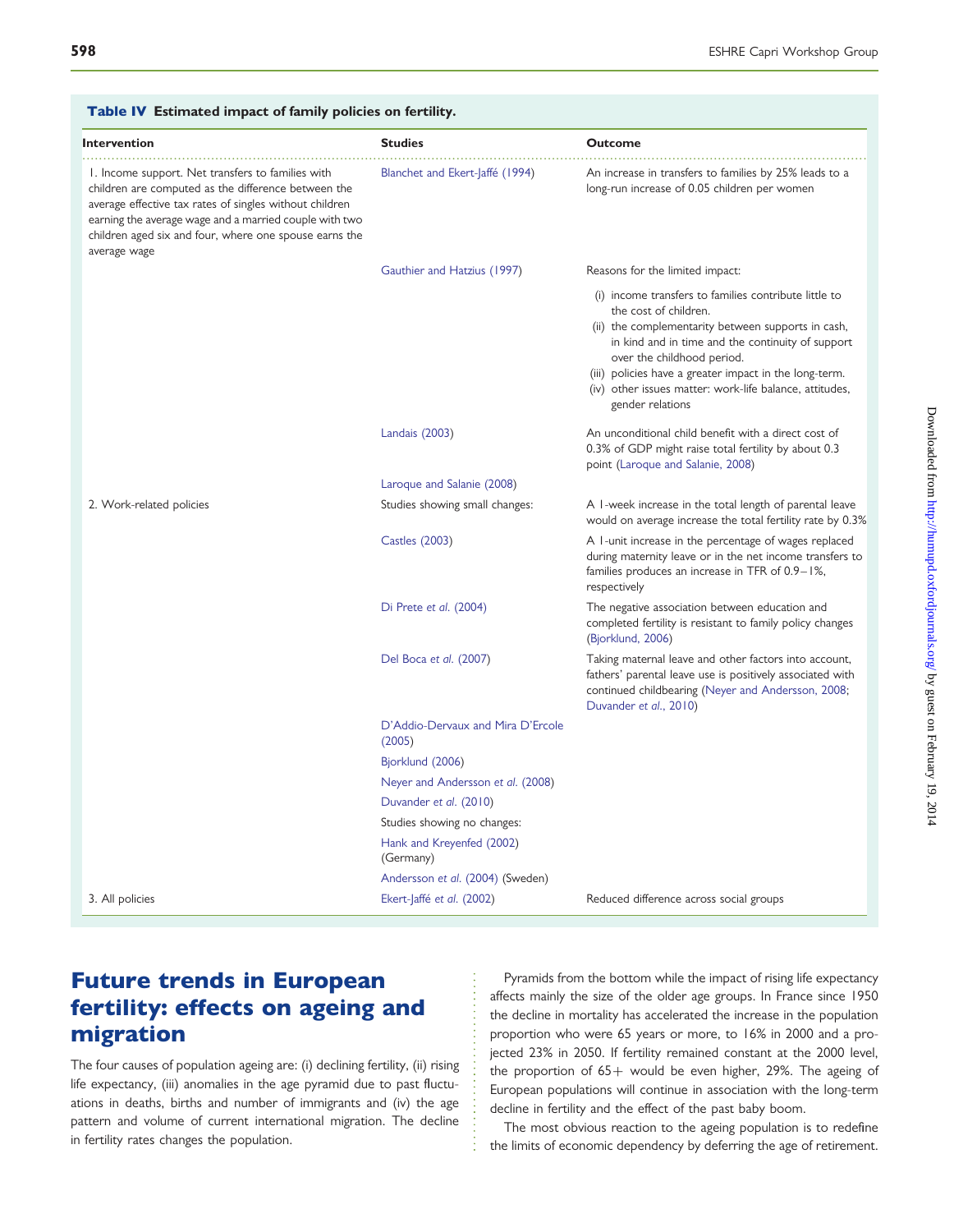

Figure 6 Legend: prevalence of childlessness intentions for childless males and females age 18-39 years in Belgium, Germany, Italy and Poland. Data from the Population Policy and Acceptance Survey 2000-2003 ([Sobotka and Testa, 2008](#page-12-0)). HU, Hungary; EE, Estonia; IT, Italy; RO, Romania; SI, Slovakia; AT, Latvia; NL, The Netherlands; LT, Lithuania; CZ, Czech Republik; DE (East), East Deutchland; B(FL), Belgium (Flamish); FIN, Finland; PL, Poland; DE (West), West Deutchland.

It has been calculated that in the UK the ratio of dependants to workers (Real Support Ratio—RSR - the ratio of the total number of persons employed to the total number of persons not employed) could be kept at the current level until 2050 by extending the average age of retirement from 58 to 65 [\(Coleman, 2002\)](#page-10-0). Demographic options to offset population ageing include new and effective pronatalist policies, although some governments are reluctant to espouse pronatalist policies for their own population while supporting population control in developing countries [\(Bongaarts,](#page-10-0) [2004](#page-10-0)). Other adjustments in society such as increasing the proportion of trained able women in the work force and part-time re-employment of able elderly may be more realistic approaches to Europe's ageing population than vigorous pronatalist policies and massive immigration.

Even extensive immigration could not stop the ageing of population in Europe that is resulting from low fertility and mortality and the already changed age pyramid. For example, around 100 million young people would be needed to migrate to France in the next 50 years to maintain the present age structure [\(United](#page-12-0) [Nations, 2001\)](#page-12-0). With respect to the effects of immigration on fertility rates, in Greece, Italy and Spain where about 16% of births were to foreign women, TFRs were 1.24, 1.28 and 1.30, respectively among native women, and 2.12, 2.40 and 1.70 among foreign women [\(Goldstein](#page-11-0) et al., 2009). Total fertility rates for all women were 1.33, 1.37 and 1.45, respectively, and the net effect of births to foreign women on TFR was small—0.09, 0.09 and 0.05 in Greece, Italy and Spain, respectively. Thus where immigration births account for one-sixth of total births, the contribution from

immigration is no more than 2–4% of the 2.1 replacement TFR [\(Coleman, 2001](#page-10-0)).

### **Conclusions**

As men and women choose to have fewer children (Fig. 6), TFRs in Europe have fallen below replacement levels to a period TFR of around 1.5 and around 1.7 children per woman for the cohorts born in 1965. This is due to individual decisions arising from the instability of modern partnerships and the higher cost of maintaining a family together, decisions that easily can be implemented, given the widespread use of contraception and abortion to reduce the incidence of unplanned pregnancy. Government support is beneficial for families and it may hasten decisions to conceive. Government policies have only small effects on fertility rates, however, whether the governments transfer cash to families for pregnancy and child support or provide payments for assisted human reproduction. On the contrary, efforts to improve education are associated with better quality of life and higher economic growth at the societal level ([McAllister and](#page-11-0) [Baskett, 2006;](#page-11-0) Lutz et al[., 2008a](#page-11-0)). Support of education and compatibility of work and family life are the most likely strategies in the longterm to improve prosperity and allow couples to have the family size they prefer.

### Acknowledgements

The secretarial assistance of Mrs Simonetta Vassallo is gratefully acknowledged.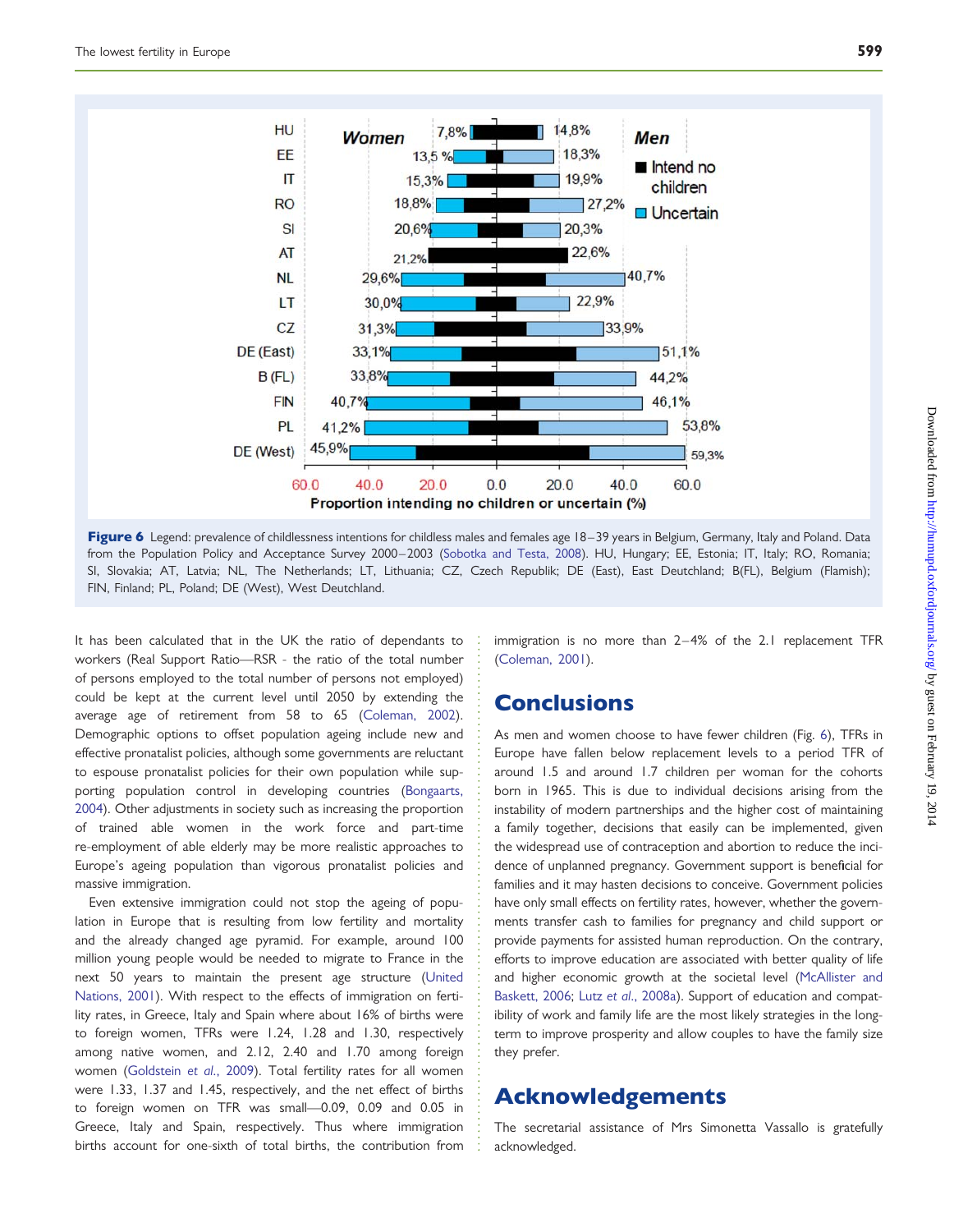### <span id="page-10-0"></span>Funding

The meeting was organized with an unrestricted educational grant from Institut Biochimique S.A. (Switzerland).

# References

- Abma IC, Chandra A, Mosher WD, Peterson LS, Piccinino LI, Fertility, family planning, and women's health: new data from the 1995 National Survey of Family Growth. Vital Health Stat 1997;23:1-114.
- Ahn N, Mira P. A note on the relationship between fertility and female employment rates in developed countries. J Popul Econ 2002; 15:667 – 682.
- Andersen AN, Gianaroli L, Felberbaum R, de MJ, Nygren KG. Assisted reproductive technology in Europe, 2002. Results generated from European registers by ESHRE. Hum Reprod 2006;21:1680-1697.
- Andersen AN, Goossens V, Ferraretti AP, Bhattacharya S, Felberbaum R, de MJ, Nygren KG. Assisted reproductive technology in Europe, 2004: results generated from European registers by ESHRE. Hum Reprod 2008;23:756 – 771.
- Andersson G, Duvander A-S, Hank K. Do child-care characteristics influence continued child bearing in Sweden? An investigation of the quantity, quality, and price dimension. J Eur Soc Policy 2004; 14:  $404 - 418$ .
- Andersson G, Duvander AZ, Hoem J. Social differentials in speed premium effects in childbearing in Sweden. Demographic Res 2006;  $14:51 - 70.$
- Atoh M. Review of Population and Social Policy. 2001;10:1-21.
- Auger J, Kunstmann JM, Czyglik F, Jouannet P. Decline in semen quality among fertile men in Paris during the past 20 years. N Engl | Med 1995;332:281 – 285.
- Bajos N, Leridon H, Goulard H, Oustry P, Job-Spira N, the COCON Group. Contraception: from accessibility to efficiency. Hum Reprod 2003;18:994 – 999.
- Berrington A. Perpetual postponers? Women's, men's and couple's fertility intentions and subsequent fertility behaviour. Popul Trends 2004;117:9 – 19.
- Beurskens MPJC, Maas JWM, Evers JLH. Subfertiliteit in Zuid-Limburg: berekening van incidentie en van beroep op specialistische zorg. Ned Tijdschr Geneeskd 1995;139:235-238.
- Bevilacqua K, Barad D, Youchah J, Witt B. Is affect associated with infertility treatment outcome? Fertil Steril 2000;73:648-649.
- Billari FC, Kohler HP. Patterns of low and lowest-low fertility in Europe. Popul Stud (Camb) 2004;58:161-176.
- Billari FC, Liefbroer AC, Philipov D. The postponement of childbearing in Europe: driving forces and implications. Vienna Yearbook of Population Research 2006; pp.1–18. [http://hw.oeaw.ac.at/0xc1aa500d\\_0x00144de8](http://hw.oeaw.ac.at/0xc1aa500d_0x00144de8).
- Bjorklund A. Does family policy affect fertility? Lessons from Sweden. J Popul Econ 2006;19:3 – 24.
- Blanchet D, Ekert-Jaffé O. The Demographic impact of family benefits: evidence from a micro-model and from macro-data. In: Ermisch J, Ogawa N (ed)., The Family, the Market and the State in Ageing Societies. Oxford: Clarendon Press, 1994, 79-104.
- Blossfeld H. The New Role of Women: Family Formation in Modern Societies. Boulder, CO: Westview Press, 1995.
- Blossfeld H-P, Huinink J. Human capital investments or norms of role transition? How women's schooling and career affect the process of family formation. Am J Sociol  $1991;$ 97:143-168.
- Boccuzzo G, Caltabiano M, Dall Zuana G, Loghi M. The impact of the bonus at birth on reprductive behaviour in a lowest-low fertility

context: Friuli-Venezia Giulia (Italy) from 1989 to 2005. Vienna Yearbook of Population Research 2008;125-148.

- Boivin J, Bunting L, Collins JA, Nygren KG. International estimates of infertility prevalence and treatment-seeking: potential need and demand for infertility medical care. Hum Reprod 2007;22:1506–1512.
- Bongaarts J. Population aging and the rising cost of public pensions. Popul Dev Rev 2004:30:1-23.
- Bouchard G. Population studies and genetic epidemiology in northeast Quebec. Can Stud Popul 1989; 16:61-86.
- Broekmans FJ, Soules MR, Fauser BC. Ovarian aging: mechanisms and clinical consequences. Endocr Rev 2009;30:465-493.
- Buckles K. Women, finances, and children understanding the returns to delayed childbearing for working women. Am Econ Rev Papers Proc 2008;98:403 – 407.
- Carlsen E, Giwercman A, Keuding N, Skakkebaek NE. Evidence for decreasing quality of sperm during past 50 years. Br Med J 1992;305:609-613.
- Castles F. The world turned upside down: below replacement fertility, changing preferences and family-friendly public policy in 21 OECD countries. J Eur Soc Policy 2003;13:209-227.
- Christensen K, Doblhammer G, Rau R, Vaupel JW. Ageing populations: the challenges ahead. Lancet 2009;374:1196-1208.
- Cleland J, Bernstein S, Ezeh A, Faundes A, Glasier A, Innis J. Family Planning: the unfinished agenda. Lancet 2006;368:1810-1827.
- Cohen A, Dehejia R, Romanov D. Do financial incentives affect fertility? 2007; NBER Working paper 13700.
- Coleman D. Population ageing: an unavoidable future. Soc Biol Hum Aff  $200$ |;**66**: $|-|$ ].
- Coleman DA. Replacement migration, or why everyone is going to have to live in Korea: a fable for our times from the United Nations. Philos Trans R Soc Lond B Biol Sci 2002;357:583 – 598.
- Coleman D. The road to low fertility Ageing Horizons 2007;7:7 –15. [http://](http://www.ageing.ox.ac.uk/system/files/ageing_horizons_7_coleman_fd.pdf) [www.ageing.ox.ac.uk/system/files/ageing\\_horizons\\_7\\_coleman\\_fd.pdf.](http://www.ageing.ox.ac.uk/system/files/ageing_horizons_7_coleman_fd.pdf)
- Collins JA, Burrows EA, Willan AR. The prognosis for live birth among untreated infertile couples. Fertil Steril 1995;64:22 – 28.
- Commission of the European Union. Communication—DG Empl. The Demographic Future Of Europe—from Challenge to Opportunity. [http://](http://ec.europa.eu/employment_social/news/2006/oct/demography_en.pdf) [ec.europa.eu/employment\\_social/news/2006/oct/demography\\_en.pdf](http://ec.europa.eu/employment_social/news/2006/oct/demography_en.pdf) (2006, last date accessed).
- Crosignani PG. Influence of lifestyle factors on fertility rate. Expert Rev Obstet Gynecol 2009;4:635– 646.
- D'Addio-Dervaux A, Mira d'ErcoleM. Fertility trends and the impact of policies. Paris: OECD, 2005. Social, Employment and Migration Working Papers.
- David HP. Abortion in Europe 1920– 1991: a public health perspective. Stud Fam Plann 1992;23:1-22.
- Del Boca D, Pasqua S, Pronzato Ch. Market work and motherhood decisions in contexts, IZA DP 3303. 2007.
- den Tonkelaar I, te Velde ER, Looman CW. Menstrual cycle length preceding menopause in relation to age at menopause. Maturitas 1998;29:115 – 123.
- Di Prete T, Morgan SP, Engelhardt H, Pacalova H. Do cross-national differences in the cost of children generate cross-national differences in fertility rates? Popul Res Policy Rev 2004;22:439 – 477.
- Duvander AZ, Lappegard T, Andersson G. Family policy and fertility: fathers' and mothers' use of parental leave and continued childbearing in Norway and Sweden. J Eur Soc Policy 2010;20:45-57.
- Ekert-Jaffé O, Joshi H, Lynch K, Mougin R, Rendall M, Shapiro D. Fertility, timing of births and socioeconomic status in France and Britain: social policies and occupational polarisation. Population (English edition). 2002;57:475 – 507.
- Englehart H, Kogel T, Prskawetz A. Fertility and women's employment reconsidered: a macro-level time-series analysis for developed countries, 1960-2000. Popul Stud 2004;58:109-120.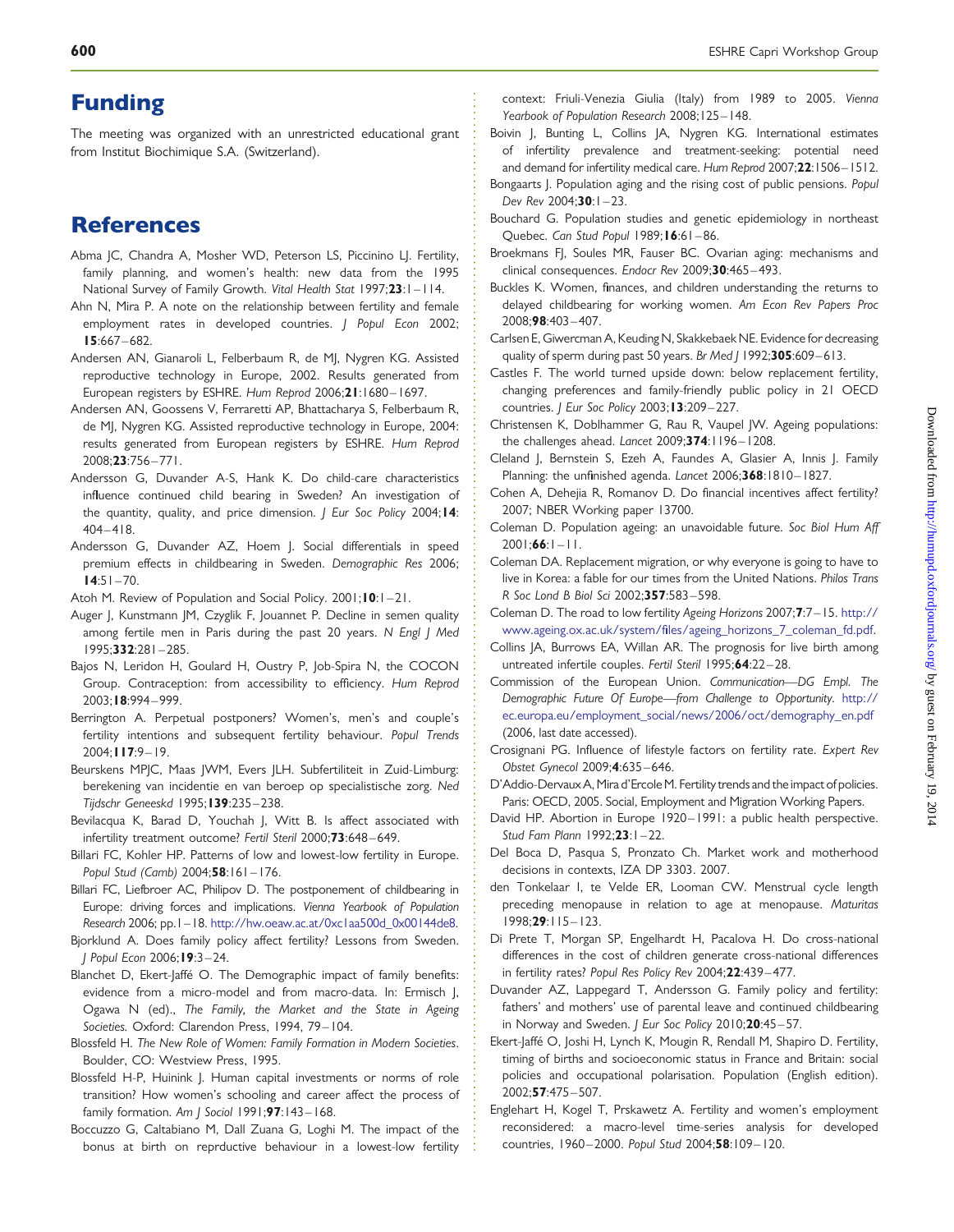- <span id="page-11-0"></span>Ermisch J. Economic influences on birth rates. Nat Inst Econ Rev 1988:  $126:71-92.$
- Esping-Andersen G. A new gender contract. In: Esping-Andersen G, Hemerijck A (ed)., Why We Need a New Welfare State. Oxford: Oxford University Press, 2002, 68-90.
- Frejka T, Sobotka T. Fertility in Europe: diverse, delayed and below replacement. Demographic research 2008;19:15 – 45.
- Gauthier A. The impact of family policies on fertility in industrialised countries: a review of the literature. Popul Res Policy Rev 2007;  $26:323 - 346.$
- Gauthier A, Hatzius J. Family benefits and fertility: an econometric analysis. Popul Stud 1997;51:295-306.
- Gillan A. Britons put work and fun before babies; ICM poll reveals changing social attitudes behind UK's low birth rate. The Guardian 2006; Tuesday May 2.
- Goldstein J, Lutz W, Testa MA. The emergence of sub-replacement family size ideals in Europe. Popul Res Policy Rev 2003;22:479-496.
- Goldstein JR, Sobotka T, Jasilioniene A. The end of lowest-low fertility? Popul Dev Rev 2009;35:663-700.
- Habbema JD, Eijkemans MJC, Nargund G, Beets G, Leridon H, te Velde ER. The effect of in vitro fertilization on birth rates in Western countries. Hum Reprod 2009;24:1414– 1419.
- Hakim C. A new approach to explaining fertility patterns: preference theory. Popul Dev Rev 2010;29:349 – 377.
- Halman L, Draulans V. How secular is Europe? Br J Sociol 2006; 57:263– 288.
- Hank K, Kreyenfeld M. A multilevel analysis of childcare and the transition to motherhood in West Germany. DIW, 2002. Discussion Paper 290, Berlin.
- Hoem J. Why Sweden has such high fertility? Rostock, MPIDR Working Paper WP-2005-009. Vol. 13, (Also published in: Demographic Research, 2005. 559 – 572. 22.
- Hoorens S, Gallo F, Cave JAK, Grant JC. Can assisted reproductive technologies help to offset population ageing? An assessment of the demographic and economic impact of ART in Denmark and UK. Hum Reprod 2007;22:2471– 2475.
- Hunault C, Laven JSE, Rooij IAJ, Eijkelmans MJC, te Velde ER, Habbema JDF. Prospective validation of two models predicting pregnancy leading to live birth among untreated subfertile couples. Hum Reprod 2005;20:1636-1941.
- Kalmijn M, Kraaykamp G. Social stratification and attitudes: a comparative analysis of the effects of class and education in Europe. Br J Sociol 2007; 58:547– 576.
- Keizer R, Dykstra PA, Jansen MD. Pathways into childlessness: evidence of gendered life course dynamics. J Biosoc Sci 2008;40:863 – 878.
- Kohler CL, Billari FC, Ortega JA. The emergence of lowest-low infertility during the 1990s. Popul Dev Rev 2002;28:641-680.
- Lambalk CB, van Disseldorp J, de Koning CH, Broekmans FJ. Testing ovarian reserve to predict age at menopause. Maturitas 2009;63:  $280 - 291$ .
- Landais C. Le quotient familial a-t-il stimulé la natalité française. Economie Publique  $2003; 13:3 - 31$ .
- Laroque G, Salanie B. Does fertility respond to financial incentives?, No. 2339 edn. Center for Economic Studies Information and Forschung. Munich, 2008. 1-43. Germany.
- Leridon H. Can assisted reproduction technology compensate for the natural decline in fertility with age? A model assessment. Hum Reprod 2004;19:1548 – 1553.
- Leridon H. Demographic effects of the introduction of steroid contraception in developed countries. Hum Reprod Update 2006;  $12:603 - 616.$
- Leridon H, Slama R. The impact of a decline in fecundity and of pregnancy postponement on final number of children and demand for assisted reproduction technology. Hum Reprod 2008;23:1312-1319.
- Lintsen AM, Eijkemans MJ, Hunault CC, Bouwmans CA, Hakkaart L, Habbema JD, Braat DD. Predicting ongoing pregnancy chances after IVF and ICSI: a national prospective study. Hum Reprod 2007; 22:2455– 2462.
- Lutz W. Fertility rates and future population trends: will Europe's birth rate recover or continue to decline? Int J Androl 2006;29:25-33.
- Lutz W. The future of human reproduction: will birth rates recover or continue to fall? Ageing Horizons 2007;7:15-21. [http://www.ageing.ox.](http://www.ageing.ox.ac.uk/system/files/ageing_horizons_7_lutz_fd.pdf) [ac.uk/system/files/ageing\\_horizons\\_7\\_lutz\\_fd.pdf.](http://www.ageing.ox.ac.uk/system/files/ageing_horizons_7_lutz_fd.pdf)
- Lutz W, Skirbekk V. Policies addressing the tempo effect in low-fertility countries. Popul Dev Rev 2005;31:699-720.
- Lutz W, Skirbekk V, Testa MR. The low fertility trap hypothesis: forces that may lead to further postponement and fewer births in Europe. Vienna Yearbook of Population Research 2006;167– 192. [http://hw.oeaw.](http://hw.oeaw.ac.at/0xc1aa500d_0x00144e25) [ac.at/0xc1aa500d\\_0x00144e25](http://hw.oeaw.ac.at/0xc1aa500d_0x00144e25).
- Lutz W, Cuaresma JC, Sanderson W. Economics. The demography of educational attainment and economic growth. Science 2008a; 319:1047– 1048.
- Lutz W, Mamolo M, Potančoková M, Scherbov S, Sobotka T. European Demographic Data Sheet 2008. 2008b; [www.populationeurope.org.](www.populationeurope.org)
- Malcolm CE, Cumming DC. Follow-up of infertile couples who dropped out of a specialist fertility clinic. Fertil Steril 2004;81:269-270.
- Mateos-Planas X. The demographic transition in Europe: a neoclassical dynastic approach. Rev Econ Dynam 2002;5:646-680.
- McAllister C, Baskett TF. Female education and maternal mortality: a worldwide survey. | Obstet Gynaecol Can 2006;28:983-990.
- McDonald P. Low fertility and policy. Ageing Horizons 2002;7:22–2[7http://](http://www.ageing.ox.ac.uk/system/files/ageing_horizons_7_mcdonald_fd.pdf)
- [www.ageing.ox.ac.uk/system/files/ageing\\_horizons\\_7\\_mcdonald\\_fd.pdf.](http://www.ageing.ox.ac.uk/system/files/ageing_horizons_7_mcdonald_fd.pdf) Menken J, Trussell J, Larsen U. Age and infertility. Science 1986; 233:1389– 1394.
- Myrskyla¨ M, Kohler HP, Billari FC. Advances in development reverse fertility declines. Nature 2009;460:741 – 743.
- Neyer GR, Andersson G. Consequences of family policies on childbearing behavior: effects or artifacts? Popul Dev Rev 2008;34:699-724.
- Nie Y, Wyman RJ. The one-child policy in Shanghai: acceptance and internalization. Popul Dev Rev 2005;31:313 – 336.
- Oddens BJ, den Tonkelaar I, Nieuwenhuyse H. Psychosocial experiences in women facing fertility problems: a comparative survey. Hum Reprod 1999;14:255 – 261.
- OECD Family database. [www.oecd.org/els/social/family/database.](www.oecd.org/els/social/family/database) last date accessed).
- OECD. Babies and Bosses: Reconciling Work and Family-Life. A Synthesis of Results. Paris: OECD, 2007.
- Osmanagaoglu K, Collins J, Kolibianakis E, Tournaye H, Camus M, Van Steirteghem A, Devroey P. Spontaneous pregnancies in couples who discontinued intracytoplasmic sperm injection treatment: a 5-year follow-up study. Fertil Steril 2002;78:550 – 556.
- Penzias AS. When and why does the dream die? Or does it? Fertil Steril  $2004:81:274 - 275$ .
- Philipov D. Fertility intentions and outcomes: the role of policies to close the gap. Eur | Popul 2004;25:355-361.
- Population division, Department of Economic and Social Affairs, United Nations Secretariat. Population prospects: the 2004 revision. Population Data Base.United NationsNew York. 2005.
- Population Reference Bureau. [www.prb.org/Articles/2007/newfertilityrates.](www.prb.org/Articles/2007/newfertilityrates.aspx) [aspx](www.prb.org/Articles/2007/newfertilityrates.aspx). 2007.
- Proudfoot S, Wellings K, Glasier A. Analysis why nulliparous women over age 33 wish to use contraception. Contraception 2009;79:98-104.